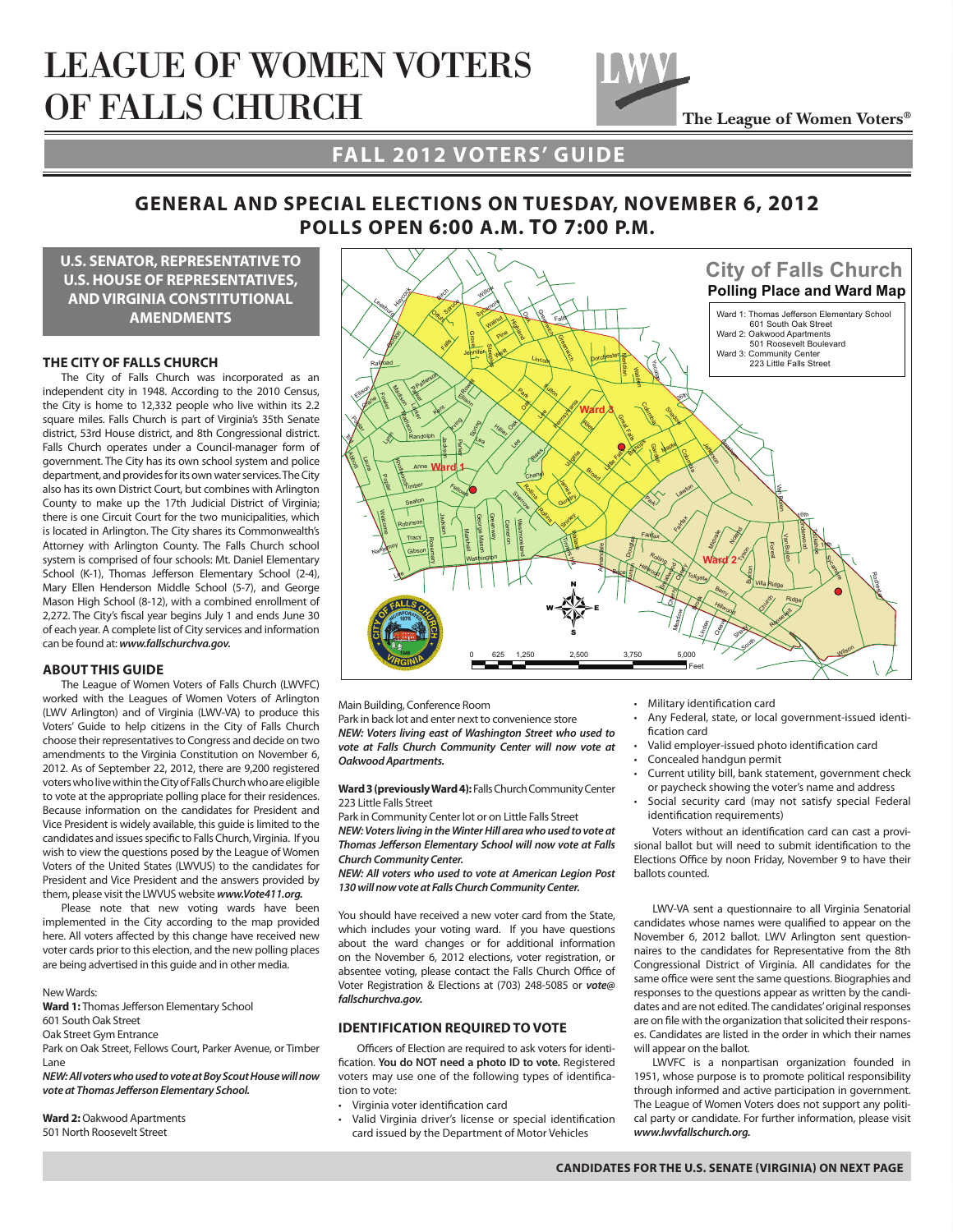## **THE OFFICE**

Two U.S. Senators represent Virginia in the upper house of Congress. One of those seats is open this year.

**TERM:** Senators are elected for six-year terms, with no term limits.

**SALARIES:** \$174,000 per year; Senate leaders earn \$193,400 annually.

**DUTIES:** The composition and powers of the Senate are established in Article One of the U.S. Constitution.

## **U.S. SENATE (VIRGINIA)**

## **Biography and QUESTIONS**

**BIOGRAPHY:** Background provided by each candidate.

#### **THE QUESTIONS**

If needed to reduce the **DEFICIT,** what specific programs would you reduce and/or cut, and what new sources of revenue would you propose?

What changes to the **SENATE FILIBUSTER**

**RULE** would you support in order to ensure that all legislation is considered in a timely fashion?

What do you consider the most important issue(s) in the areas of **FOREIGN POLICY AND NATIONAL SECURITY** and what role should Congress play in addressing them?

What will you do as an elected official to build a sense of **GOVERNMENT ACCOUNT-ABILITY** and to restore citizens' trust in our government?

**CANDIDATES FOR THE U.S. SENATE (VOTE FOR NOT MORE THAN ONE)**



## **George F. Allen** *Republican – Challenger*

**BIOGRAPHY:** Virginia House of Delegates, 1983-91; U.S. House of Representatives, 1991- 93; Governor of Virginia, 1994-98; U.S. Senate, 2001-2007. BA/JD, University of Virginia. Author, *What Washington Can Learn from the World of Sports*; Founder, American Energy Freedom Center. Home, Mt. Vernon (Fairfax County). Wife, Susan (married 26 years); children – Tyler, Forrest, Brooke.

**DEFICIT:** We must reduce the deficit with spending restraint and economic growth, not higher taxes on Virginia families and small business owners. Eliminate unaccountable Czars, start implementing the Government Accountability Office's recommendations for eliminating duplication and waste. Longterm reform should be a Balanced Budget Amendment with line-item veto authority to the President to cut wasteful spending. **SENATE FILIBUSTER RULE:** The filibuster

should not be used to deny nominees the fairness of an up or down vote, as happened to Miguel Estrada and John Bolton. There's a larger leadership failure in the Senate today, with no budget in 3-1/2 years and Senators being denied the opportunity to offer and debate amendments. The solution is new leadership committed to the transparency, accountability and fairness the American people expect and deserve.

**FOREIGN POLICY and NATIONAL SECURITY:** The immediate imperative is stopping the devastating defense cuts being forced by last summer's sequestration deal, placing our military and 200,000 good Virginia jobs in jeopardy. As Senator, I'll work with Democrats and Republicans to keep our armed forces strong and keep our promises to veterans and their families for

the benefits they've earned. Whether it's to prevent a nuclear-armed Iran, ongoing terrorist threats, crumbling dictatorships in the Middle East or the challenges in the Asia-Pacific region, America must be strong militarily and economically to protect our interests, stand by our allies, and be a beacon of freedom to oppressed people.

**GOVERNMENT ACCOUNTABILITY:** Withhold the pay of Members of Congress if they do not complete budget/appropriations bills on time. Congress should live under the laws they impose on others. I'll bring Virginia's voices to Washington and work with those on both sides of the aisle for a more effective, accountable, efficient government and positive solutions that free our economy to create the jobs while unleashing our American energy resources for more affordable fuel, food and electricity.

**CONTACT:** www.GeorgeAllen.com info@georgeallen.com (804) 726-2012



## **Timothy D. Kaine** *Democrat – Challenger*

**BIOGRAPHY:** Tim Kaine graduated from the University of Missouri and Harvard Law School. After practicing law for 18 years, Tim served as Councilman and Mayor for the City of Richmond from 1994 to 2001. Tim served as Virginia's Lieutenant Governor for four years and was elected Virginia's 70th Governor in 2005.

**DEFICIT:** The federal deficit is a pressing problem, but by pursuing a balanced approach, we can find a middle ground with significant cuts and targeted revenues. Allowing the government to negotiate prescription drug prices for Medicare could save up to \$25 billion per year. On the revenue side, there are some that refuse to consider any revenues and some that believe

we should allow the Bush tax cuts to expire at \$250,000. I support a compromise. If we allow the Bush tax cuts to expire for those making over \$500,000 per year, we would raise over \$500 billion over the next ten years. The Senate needs leaders who know how to work together and compromise, which I will do if elected.

**SENATE FILIBUSTER RULE:** I strongly support revisions to the filibuster rule. I would propose leaving the 60 vote threshold to overcome a filibuster intact, but requiring the individual requesting the filibuster to stand on the Senate floor and openly declare why they are blocking the legislation. If a Senator feels strongly enough to use the filibuster, the American people deserve to know why such an action was taken. I would also consider limiting the filibuster to final passage votes.

**FOREIGN POLICY AND NATIONAL SECURITY:** The United States has made

significant progress in dismantling Al-Qaeda, and we must continue a safe drawdown of our troops in Afghanistan. We must stop Iran from obtaining nuclear weapons. We need a more comprehensive strategy for building alliances in the Americas. Finally, America should not deploy our military into war without a

Congressional vote.<br>**GOVERNMENT GOVERNMENT ACCOUNTABILITY:** Elected officials should be held to high ethical standards. I support full disclosure of campaign donations and the repeal of *Citizens United.* As Senator, I will also support a strong Government Accountability Office and would look for other ways to ensure the transparency of government actions and spending.

**CONTACT:** www.kaineforva.com jillian.martin@kaineforva.com (804) 359-7100

### **u.s. house of representatives (virginia congressional district 8)**

#### **THE OFFICE**

The member of Congress for Virginia's 8th District represents constituents in Falls Church City, as well as Arlington County, the City of Alexandria, and parts of Fairfax County, including Reston.

**TERM:** Two years

**SALARIES:** The current salary for members is \$174,000. The salary for the Speaker is \$223,000, and the salary for the Majority and Minority Leaders is \$193,400.

**DUTIES:** Legislative powers, with responsibility for making laws, raising revenue and adopting the

federal budget; sole power of impeachment.

### **Biography and QUESTIONS**

**BIOGRAPHY:** Background provided by each candidate.

#### **THE QUESTIONS**

What will you do as an elected official to build a sense of **GOVERNMENT ACCOUNTABILITY**  and to restore citizens' trust in our government?

To put our **FISCAL HOUSE** in order, what specific programs would you cut and/or what new revenue would you propose?

What, if any, legislation would you support to lessen the economic effect that decreased **FEDERAL SPENDING,** especially on defense, is likely to have on many parts of Virginia?

What specific **IMMIGRATION REFORM** measures should Congress address in the new term?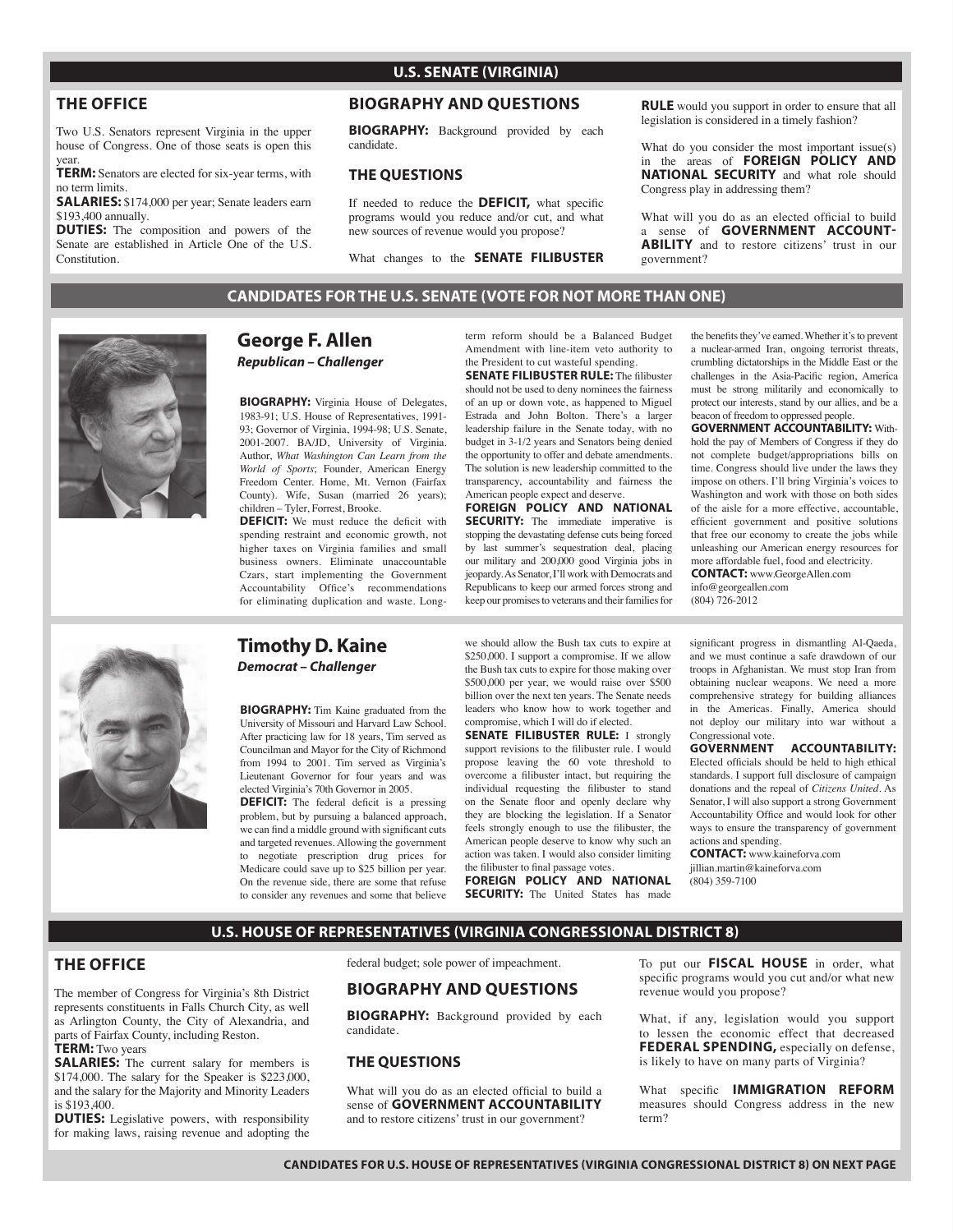## **CANDIDATES FOR THE U.S. HOUSE OF REPRESENTATIVES – VIRGINIA 8TH DISTRICT (VOTE FOR NOT MORE THAN ONE)**



## **Jason J. Howell** *Independent – Challenger*

**BIOGRAPHY:**Jason Howell is an Independent candidate for U.S. Congress. He has lived in Northern Virginia for 25 years, worked in mostly accounting and finance for nearly 20 years and has spent 0 years prior as a politician. He is running as a fiscally responsible, socially reasonable and personally relatable candidate. **GOVERNMENT ACCOUNTABILITY:** To restore citizens' trust in government I am

taking the tough campaign road and running for office as an Independent. This gives my neighbors an unfiltered opportunity to evaluate my candidacy. When they send me to Congress, they are at the same time stiffening the spines of the other 434 U.S. House Representatives who

will think, "If his voters sent him here, then maybe we too can vote our conscience rather than our party platforms."

**FISCAL HOUSE:** To put our fiscal house on the trajectory of balanced budgets both revenue (tax) increases and expense reductions will be taken into account. I will work to eliminate tax loopholes (i.e., H.R. 1935 to treat "Carried Interest" income as ordinary income rather than investment income (nearly \$18 billion in additional revenue over 10 years). I will specifically work to broaden our national tax base by adjusting H.R. 4173 (Dodd-Frank Act) so small banks that only lend and deposit are granted exemptions. To capture expense reductions I will partner with the GAO's newly required report that highlights 81 areas of government program duplication, overlap, and fragmentation.

**FEDERAL SPENDING:** To lessen the economic effect of decreased federal spending

in our area, I support legislation that spreads telecommuting policy government wide, especially within the DoD. The USPTO currently leads the government in telecommuting policy use with 68% of their workers telecommuting. This has saved \$20 million so far for this less than 10,000 employee agency. With over 3 million employees to work with the opportunities are tremendous.

**IMMIGRATION REFORM:** Congress should specifically address comprehensive immigration reform that outlines a mission, strategy and specific tactics for people entering the country both temporarily and permanently. My first specific proposal is to change the accounting rule applied to user fee agencies like USCIS that are a disincentive to processing applications more quickly.

**CONTACT:** www.votejasonhowell.com Jason@votejasonhowell.com (703) 867-2387



## **James P. "Jim" Moran**

*Democrat– Incumbent*

**BIOGRAPHY:** Congressman Moran has dedicated his life to public service in Northern Virginia. He sits on the Appropriations Committee, serving as Interior and Environment Subcommittee Ranking Member. He chairs the Animal Protection Caucus, the Congressional Health Prevention Caucus, and serves on the Democratic Steering and Policy Committee.

**GOVERNMENT ACCOUNTABILITY:** Citizens should have the right to demand accountability for the money its government spends and for the priorities its elected representatives support. To build greater trust in government, we need to be willing to work toward a common purpose with people from different perspectives, in order to achieve a more

peaceful, just and sustainable world. I have also sponsored legislation to overturn the *Citizens United* decision and require full disclosure of the sources of all politically directed spending. I opposed all efforts to demonize and diminish government's roles in our lives. We need smarter, not smaller government.

**FISCAL HOUSE:** The \$4 billion dollars of tax subsidies given to the most profitable oil companies who make much of their extraordinary profits by extracting from public lands should be ended. The agricultural subsidies that go towards industrial farming of animals and commodities, controlled by already wealthy agribusiness, should be cut and reoriented towards local growers of healthier fruits and vegetables. We spend billions on weapons designed to win the types of wars of the past, against nations who are becoming economically interdependent on our mutual survival and prosperity.

**FEDERAL SPENDING:** I intend to prevent the pending sequestration from being implemented, which would irrationally destroy much of the investment in technology, security and intelligence activities which provide hundreds of thousands of jobs in Northern Virginia. The budget needs to be balanced by bringing revenue from 15% up to 20% of GDP.

**IMMIGRATION REFORM:** I'm an original sponsor of the Dream Act, to enable law-abiding, successful students who came to this country as undocumented children, to be able to afford a college education. I have also cosponsored comprehensive immigration reform to enable people who can speak English, pass a civics test, who have no criminal record and who have paid any back taxes, to get on a path to citizenship. **CONTACT:** www.jimmoran.org

mmoran@moranforcongress.org (703) 299-0064



#### **Janet Murphy** *Independent /Green Party – Challenger*

**BIOGRAPHY:** Education — BA McGill University, MS University of the District of Columbia; Professional — Real Estate and Computers, Software Testing and System Analysis; Community Involvement — Volunteer at Virginia Hospital Center, Youth Tennis Coach, Community Music, Background in Housing, EPA Programs and Databases, Financial Systems, Cost Analysis for Defense, Communication**.**

**GOVERNMENT ACCOUNTABILITY:** Call for a new investigation of the events of September 11, 2001 to be put before the Congress to determine how it came to pass. Enact false flag legislation when we are committing troops or initiating a conflict, to prove who is behind a

particular attack or event. Prohibit including any other foreign country's interests into our political platforms. Resolve to include in the oath of Federal office a congressman, senator, or president takes, that the duty and allegiance of the office is to the people of the United States and shall supersede any other oath they make have taken or allegiance they may have, such as to the Mormon faith or any other religion, or country such as Israel, or to the Tea Party or to any corporation.

**FISCAL HOUSE:** Cut subsidies to oil, auto, asphalt and cement. Cut subsidies to agriculture where their practices are inhumane to animals or toxic to the environment. Enact a transaction tax on stock and bond trades across the board much like Superfund was enacted to rein in and clean up all chemical companies' toxic practices to the environment.

**FEDERAL SPENDING:** Job-forward approach, based on salaries which will be lost, not including overhead, profit, G&A; create

no-worker-left-behind initiative to include training for new technology and new jobs including healthcare employment, green energy development, green housing technology, local farming, history, recreation, infrastructure, (more trains less traffic), education (more teachers in the classroom), environmental protection and conservation (citizens conservation corps). Incentivize big contractors to immediately refocus on peacetime future and manufacturing. **IMMIGRATION REFORM:** Cease any further budget for La Barda, the fence between US and Mexico. Support pathways to citizenship for those who want that, and their families. Institute amnesty windows for immigrants who are here to establish a legal presence. Dual citizens shall be ineligible to run for public office.

**CONTACT:** www.votejoinrun.us jastarlings@gmail.com (202) 215-5691

# *Republican –Challenger*

**J. Patrick Murray** The candidate did not respond to the League's request for a biography and answers to the questions put to those running for this congressional seat.

**general and special elections on Tuesday, NOVEMBER 6, 2012 polls open 6:00 a.m. to 7:00 p.m.**

**commonwealth of virginia proposed constitutional amendments on next page**